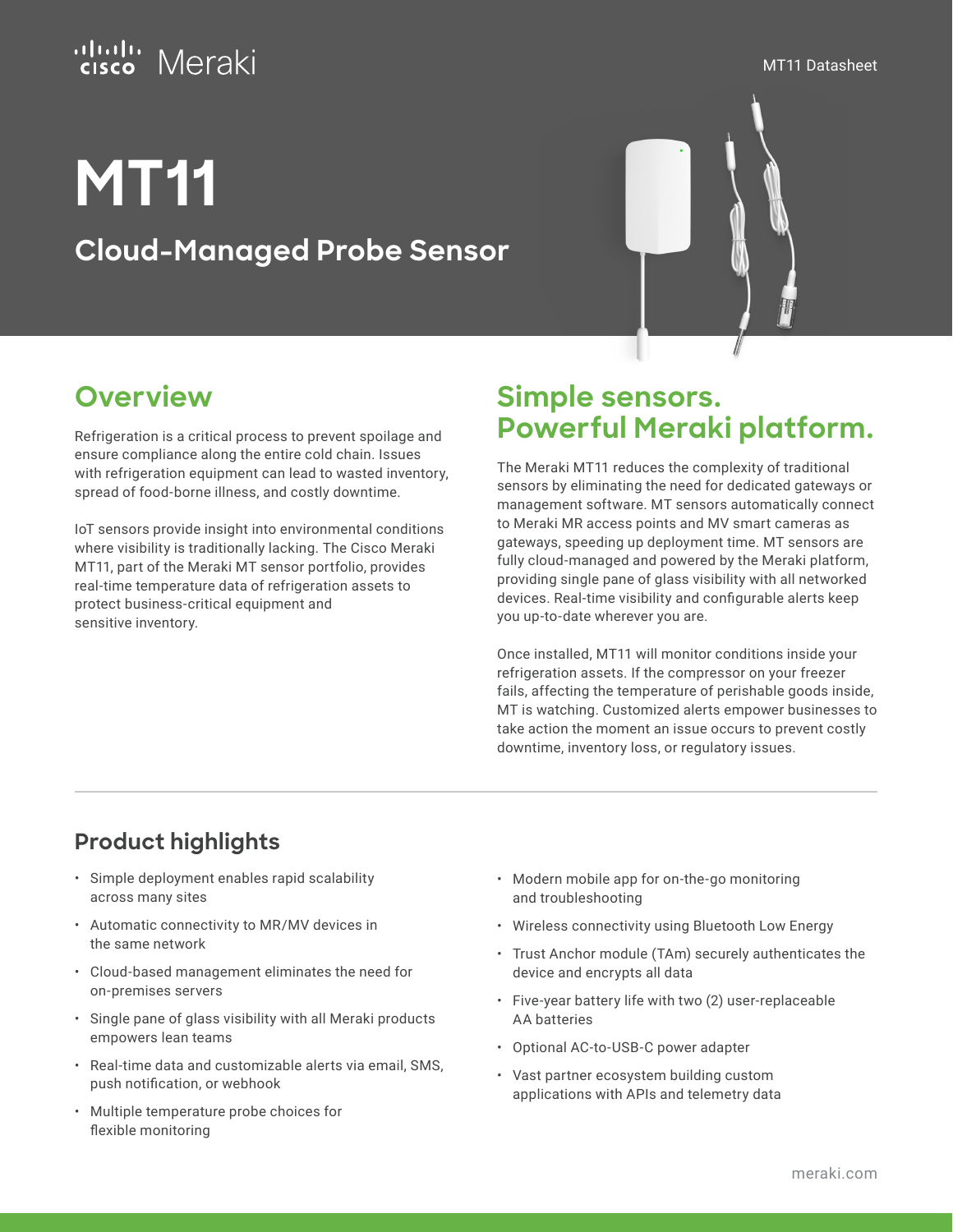

## **MT11 specifications**

#### **Temperature probe sensors**

| <b>Bare Metal</b><br><b>Temperature Probe</b> | Cable length:<br>10 <sub>ft</sub>                                                                                                                                                           |
|-----------------------------------------------|---------------------------------------------------------------------------------------------------------------------------------------------------------------------------------------------|
|                                               | Range:<br>-40°C to +55°C (-40°F to +131°F)                                                                                                                                                  |
|                                               | Accuracy:<br>$-40^{\circ}$ C to $-30^{\circ}$ C = $+/- 2^{\circ}$ C<br>$-30^{\circ}$ C to $-10^{\circ}$ C = $+/-1^{\circ}$ C<br>$-10^{\circ}$ C to $+55^{\circ}$ C = $+/-0.5^{\circ}$ C     |
| Glycol-Encased<br><b>Temperature Probe</b>    | Cable length:<br>10 <sub>ft</sub><br>Range:<br>$-40^{\circ}$ C to $+55^{\circ}$ C (-40 $^{\circ}$ F to $+131^{\circ}$ F)                                                                    |
|                                               | Accuracy:<br>$-40^{\circ}$ C to $-30^{\circ}$ C = $+/$ - 2 $^{\circ}$ C<br>$-30^{\circ}$ C to $-10^{\circ}$ C = $+/-1^{\circ}$ C<br>$-10^{\circ}$ C to $+55^{\circ}$ C = $+/-0.5^{\circ}$ C |

#### **Power**

Two AA batteries or power adapter

Battery life up to five (5) years

Power ratings: 5V; 0.1A

#### **Physical characteristics**

Dimensions: 117.1mm X 65.9mm x 26.0mm (length x width x height)

Battery compartment

Multicolor, multifunction status LED

General purpose button

Reset button

USB-C Port

Sensor connection plug (receptacle connector)

#### **Wireless capabilities**

| <b>Bluetooth Low Energy</b> | <b>Compatible MV smart cameras and</b><br><b>MR</b> access points |
|-----------------------------|-------------------------------------------------------------------|
| Operating frequency         | 2400-24835GHz                                                     |
| <b>IEEE</b> standard        | 802.15.1 (Bluetooth 4.2 Low Energy BLE)                           |

#### **Data logging**

| Data sampling        | Sample polling every two minutes<br>Data reporting to gateway every 20<br>minutes, or immediately upon<br>threshold violation |
|----------------------|-------------------------------------------------------------------------------------------------------------------------------|
| Onboard data storage | 4,000 data points (5 days of data at the<br>default sampling rate)                                                            |

Bluetooth® Low Energy (LE) messages encrypted and authenticated using Cisco Trust Anchor technology

#### **MT11 operating environment**

Temperature: -18°C to +55°C (0°F to +131°F)

Relative humidity: 0-95%

#### **Warranty**

Three-year hardware warranty with advanced replacement